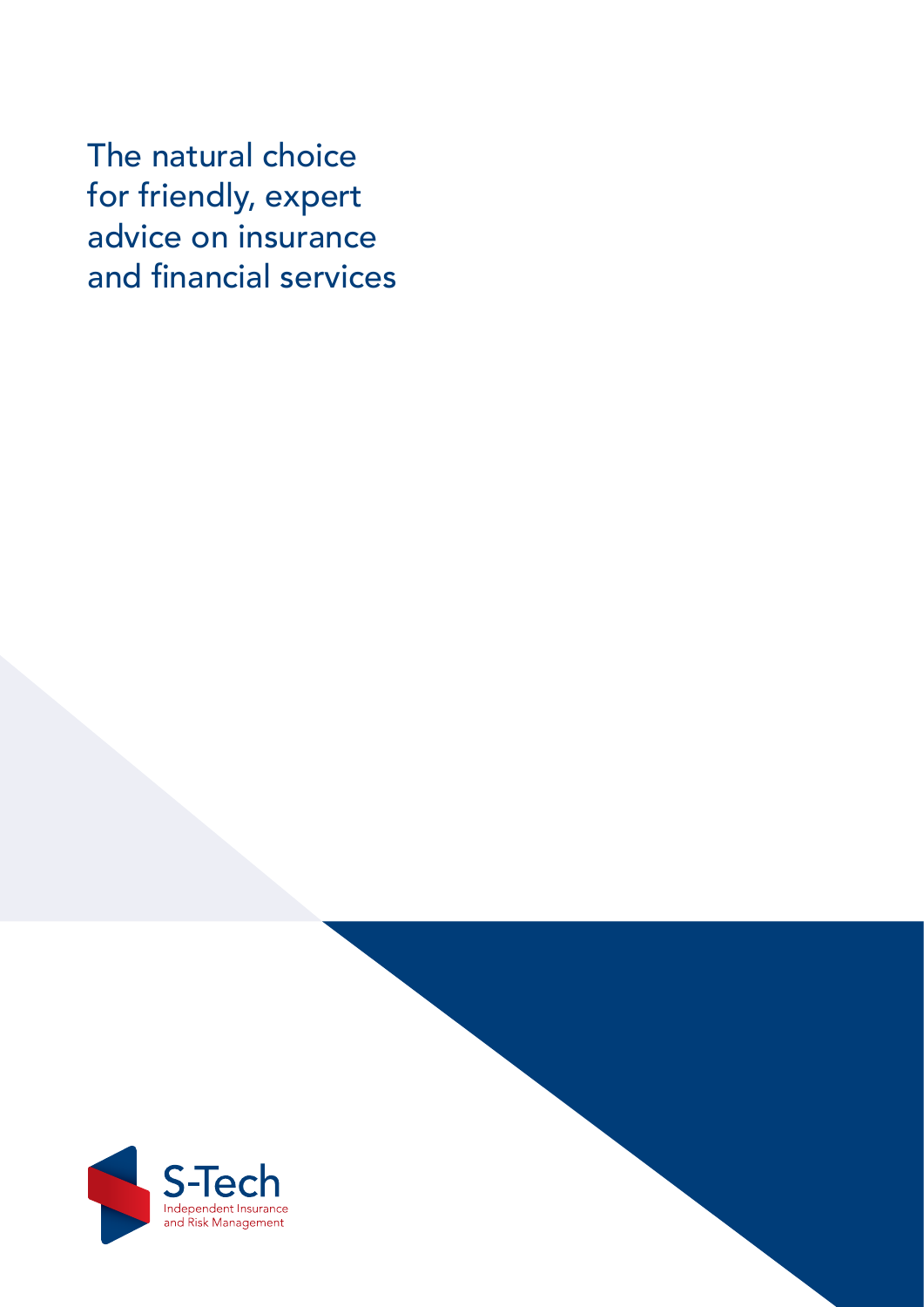As an independent insurance broker with 40 years' experience, our longevity and reputation are the result of doing things a little differently – of going the extra mile for you, for our people and for our communities.

Alongside insurance, we provide a distinct range of additional services, including financial advice and risk management, so you can get everything you need in one place.

This brochure will guide you through how we work and introduce the people committed to providing expert advice, presenting our range of products and services along the way.







### **Contents**

# Welcome

| 4  |
|----|
| 6  |
| 8  |
| 10 |
| 12 |
| 14 |
|    |

When we started the business 40 years ago, we had one core focus: to provide personal, straightforward advice to all our clients.

We must have done something right, because word got around and the business has grown ever since.

S-Tech joined Alan Boswell Group in 2016 and our values and ways of working perfectly align. We expect every member of the team to treat our clients in the same way we always have – by providing expert, friendly advice every time.

I hope you find this brochure useful, but I would very much encourage you to talk to us – for as long as you like, about whatever you like.

Alan Boswell Executive Chairman

2 www.alanboswell.com www.alanboswell.com www.alanboswell.com www.alanboswell.com www.alanboswell.com www.alan



# Chairman's message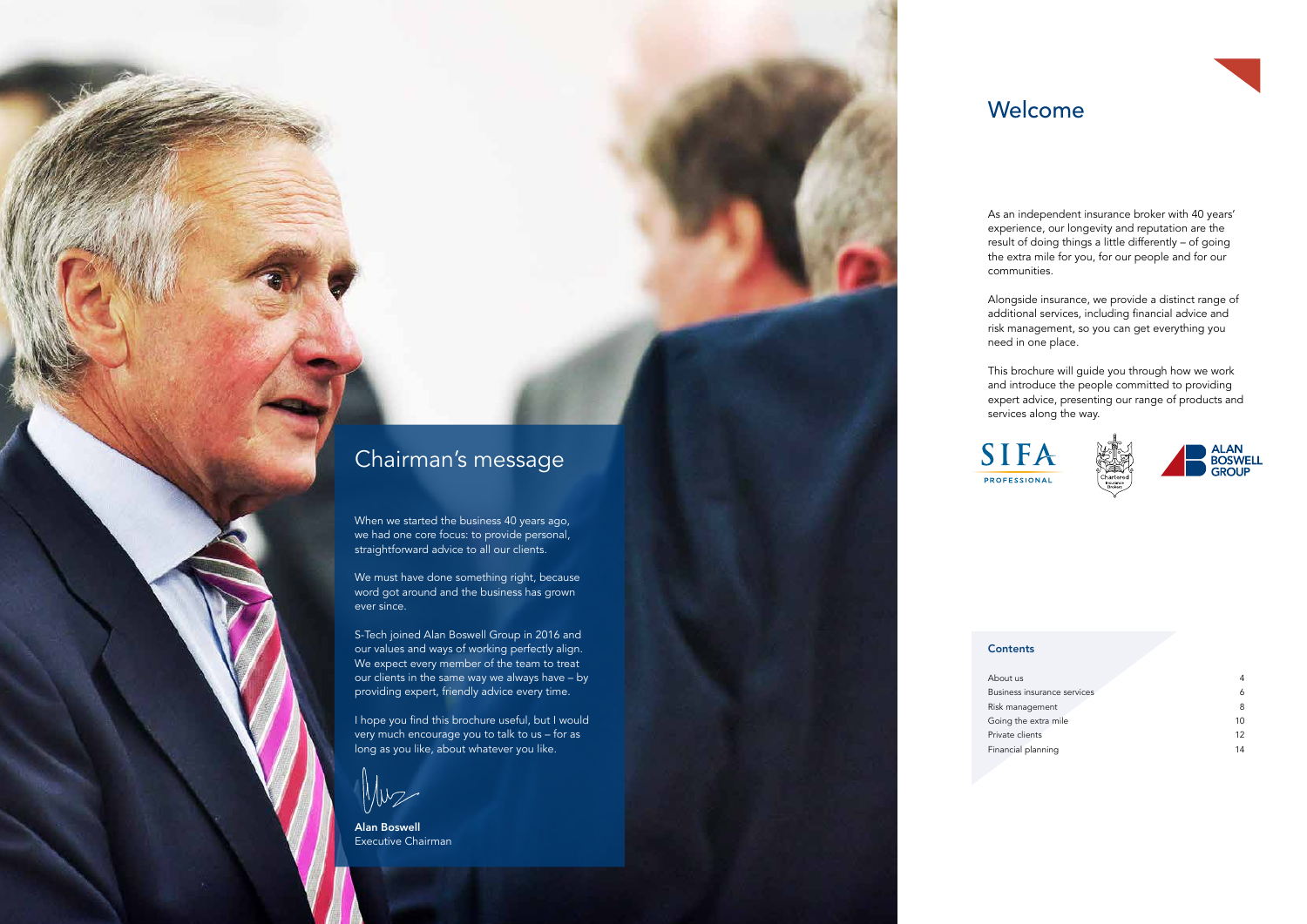Our reputation and status as one of the UK's largest independent insurance brokers and financial planning groups is maintained by our people.

From our graduates and apprentices to our directors and specialists, we ensure that we attract and retain the best and brightest talent.

We look after our people by providing a friendly, professional environment in which they feel valued and supported. We encourage them to train, develop and grow with us. We do this so they can put their expertise, experience and enthusiasm into looking after you.



## We are the people our clients turn to for support and guidance at every milestone



# Our values

- ∙ Pride: We are passionate in what we do and are proud of our reputation.
- ∙ Integrity and honesty: We respect and trust all, act responsibly and behave ethically, with professional integrity.
- ∙ Our service: We make an effort to understand our customers, enabling us to add value and provide a superior service.
- ∙ Working together: We are working together towards a common goal and take ownership and accountability for the role we fulfil.
- ∙ Achieving results: We aim for success in everything we do.
- ∙ Creativity: We continually work towards improving and developing what we do to optimise growth and build on our successes.

S-Tech Insurance Services is part of Alan Boswell Group. With seven offices and more than 350 members of staff, we're ideally placed to ensure you and your business receive expert advice whenever you need it.

As well as arranging both personal and commercial insurance, we have an ever-evolving portfolio of added-value services, including underwriting, claims handling, loss assessment, risk management, specialist equipment inspection and health and safety consultation.

Our financial planning teams can also provide ongoing advice and support on a range of employee benefits for businesses – while our personal finance experts can give guidance on your savings and investments, protection or retirement plans.

Whether you use our services in isolation or as part of a package, you are guaranteed to receive the same high standards, every time.

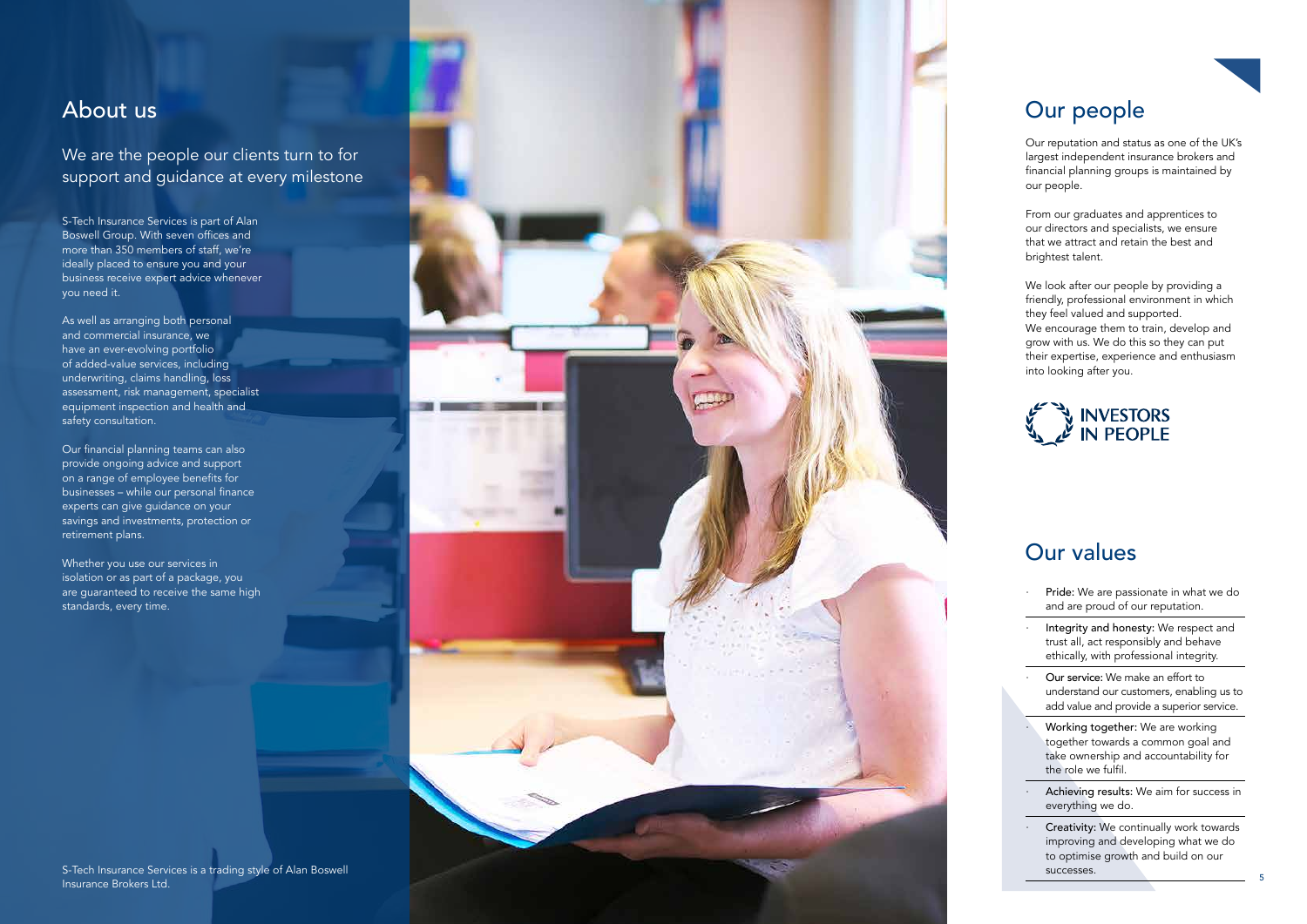We take an intelligent, consultative approach to you and your assets. We don't just match you to the closest product and price; we tailor solutions that fit your unique requirements.

We are renowned for our attention to detail and our positive, longstanding relationships with insurers, which help us create quicker, more efficient processes for you.

Our aim is to provide you with both the convenience and reassurance that comes from having a comprehensive team handling all aspects of your insurance needs. That's why we made the decision to bring crucial skills in-house – from delegated claims handling to health and safety consultation and equipment inspection.

Providing you with superior insurance services is at the heart of what we do. That was our aim when the firm was established 40 years ago and is reflected in the credentials and accreditations we hold today.

The breadth of our expertise is demonstrated by our people, who will support you with friendly, specialist advice whenever you need it. Our reputation and client testimonials are further evidence of the high level of service you can expect from us.

# Business insurance services

We don't just match you to the closest product and price; we tailor solutions that fit your requirements







6 www.alanboswell.com

## Our commercial insurance specialisms include:

- ∙ Credit
- ∙ Technology
- ∙ Life sciences
- ∙ Research and development
- ∙ Museums and galleries
- ∙ Construction
- ∙ Agriculture
- ∙ Business interruption
- ∙ Start-ups
- ∙ Cyber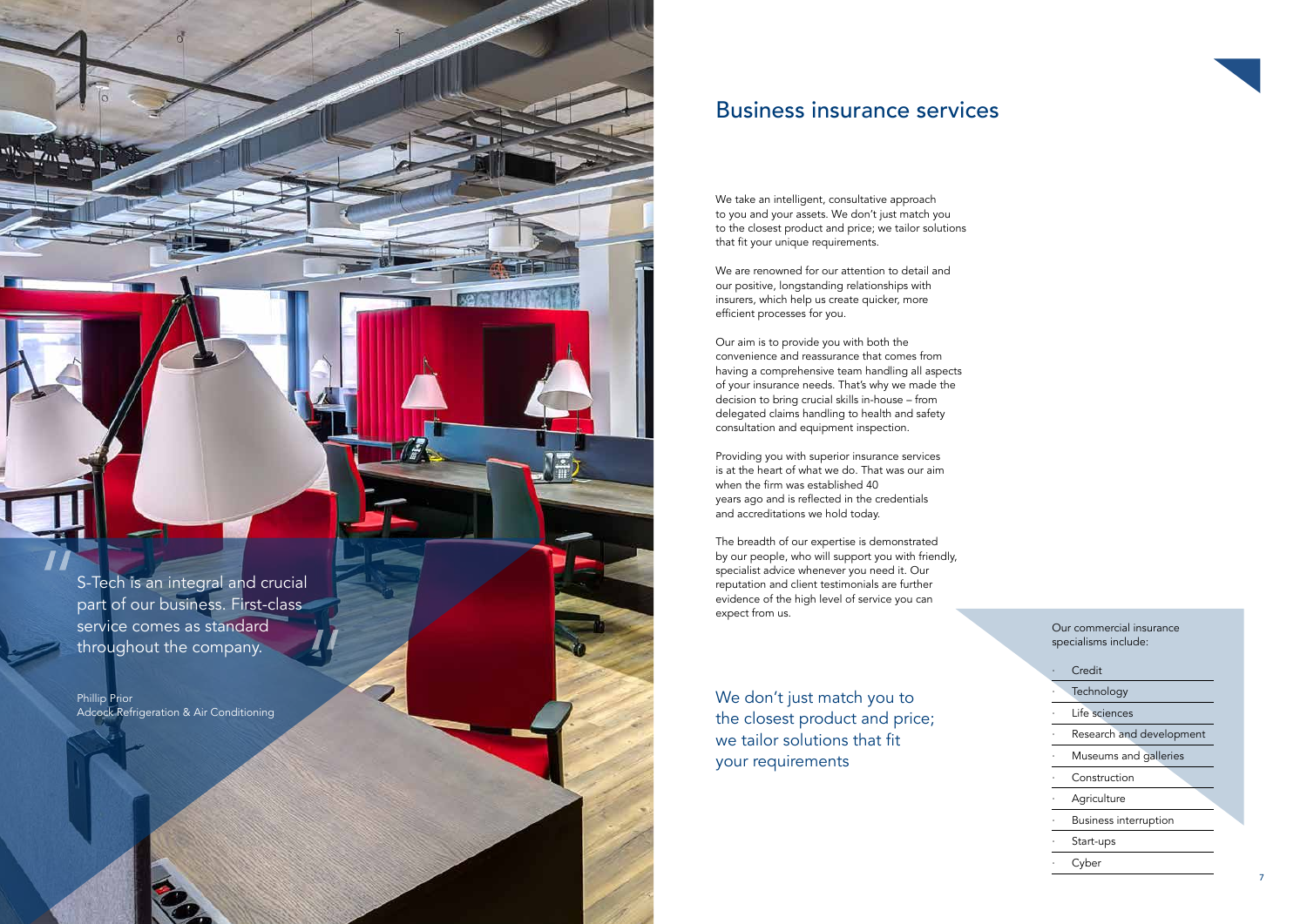# Risk management

We provide support and advice in the following areas:

| <b>Risk assessments</b>                  |
|------------------------------------------|
| Business continuity planning and support |
| <b>Engineering inspections</b>           |
| Health and safety compliance auditing    |
| Fire safety management                   |

# $\boldsymbol{\mathit{II}}$

We take pride in getting to know our clients – from their sites and their equipment to their customers – so we can deliver a truly bespoke service.

a www.alanboswell.com and www.alanboswell.com and www.alanboswell.com and www.alanboswell.com and www.alanbosw

Gary Murphy, Engineering Surveyor www.a

We also provide health & safety services including consultation and engineering inspections from our dedicated surveyors. Our aim is to ensure your business remains compliant with current legislation at all times and benefits from ongoing advice and reassurance.

Our risk management services will not only help you to better understand the risks you face but, in many cases, how to manage and mitigate them too. We want you to benefit from our experience and reduce the risks you face.

Like all of our support services, risk management can be provided in a standalone capacity or as part of a package. So whether you simply need annual equipment inspections, or require a full risk assessment and management programme, we will be happy to work with you.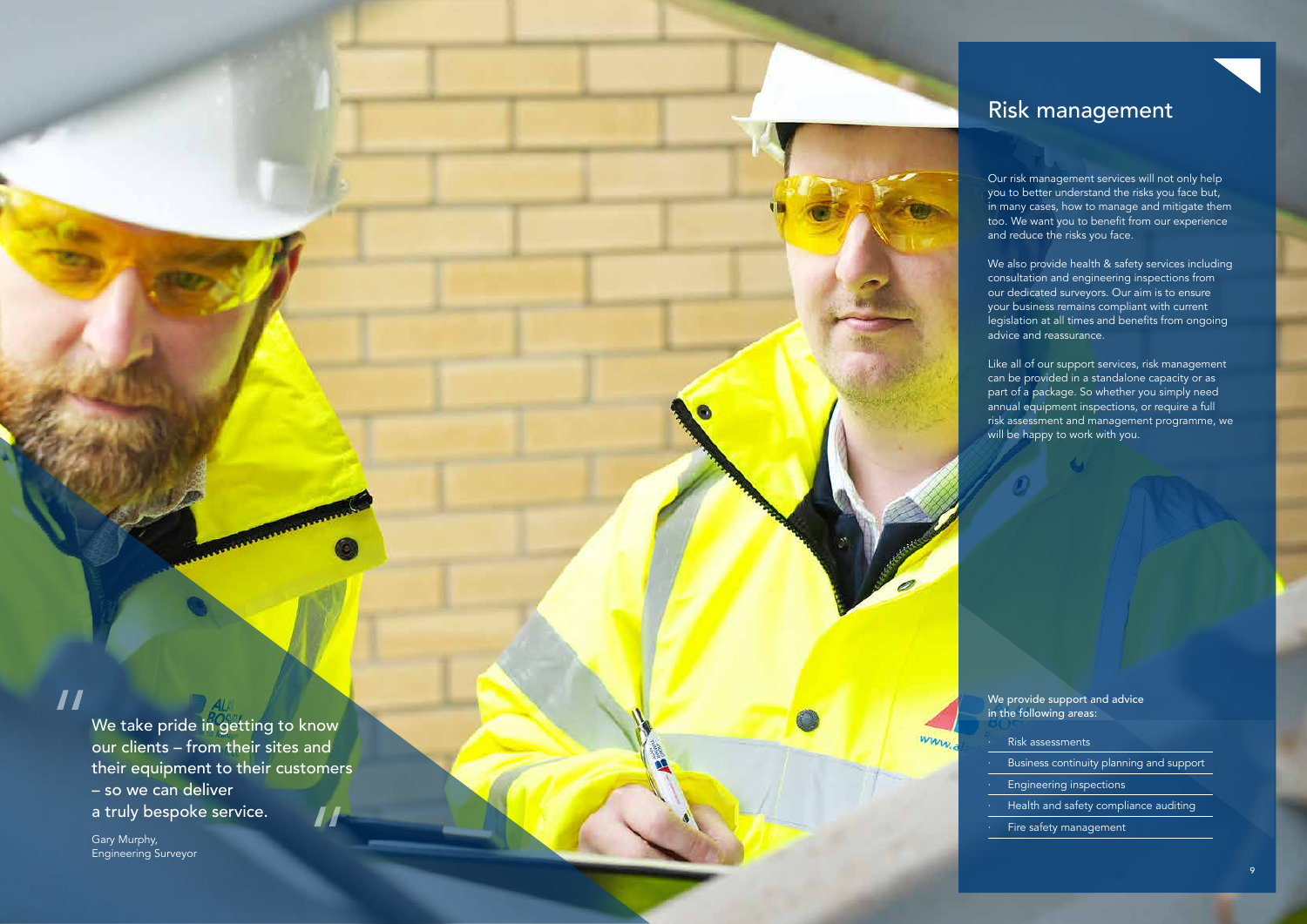Always a really friendly voice on **Extramended Always a really friendly** voice on the phone, with excellent advice.

10 www.alanboswell.com alanboswell.com alanboswell.com alanboswell.com alanboswell.com alanboswell.com alanbos

### Claims

Our dedicated claims team will manage your insurance claim and support you through the process. You'll work with one claims manager, so will have a personal point of contact helping you throughout what can be a stressful time.

Our claims managers have previous experience of working with major insurers, giving them valuable insight into the claims process, allowing them to bring your case to the best possible conclusion.

Some of the ways you will benefit from this service include:

| · Early intervention when losses occur   |
|------------------------------------------|
| Access to your own expert claims handler |
| $\cdot$ Site visits                      |

If you need to make a claim you can call us and we'll help you every step of the way.

## Underwriting

We have always taken an individual approach to our clients because we know one size rarely fits all.

Our in-house underwriting team takes this tailored attention to detail even further. They use their expertise to create unique policies with bespoke covers that benefit our clients – so you get exactly the right insurance for your needs.



Our underwriting service provides the flexibility to tailor policies that meet your needs

Martin Cartwright, Raspberry Pi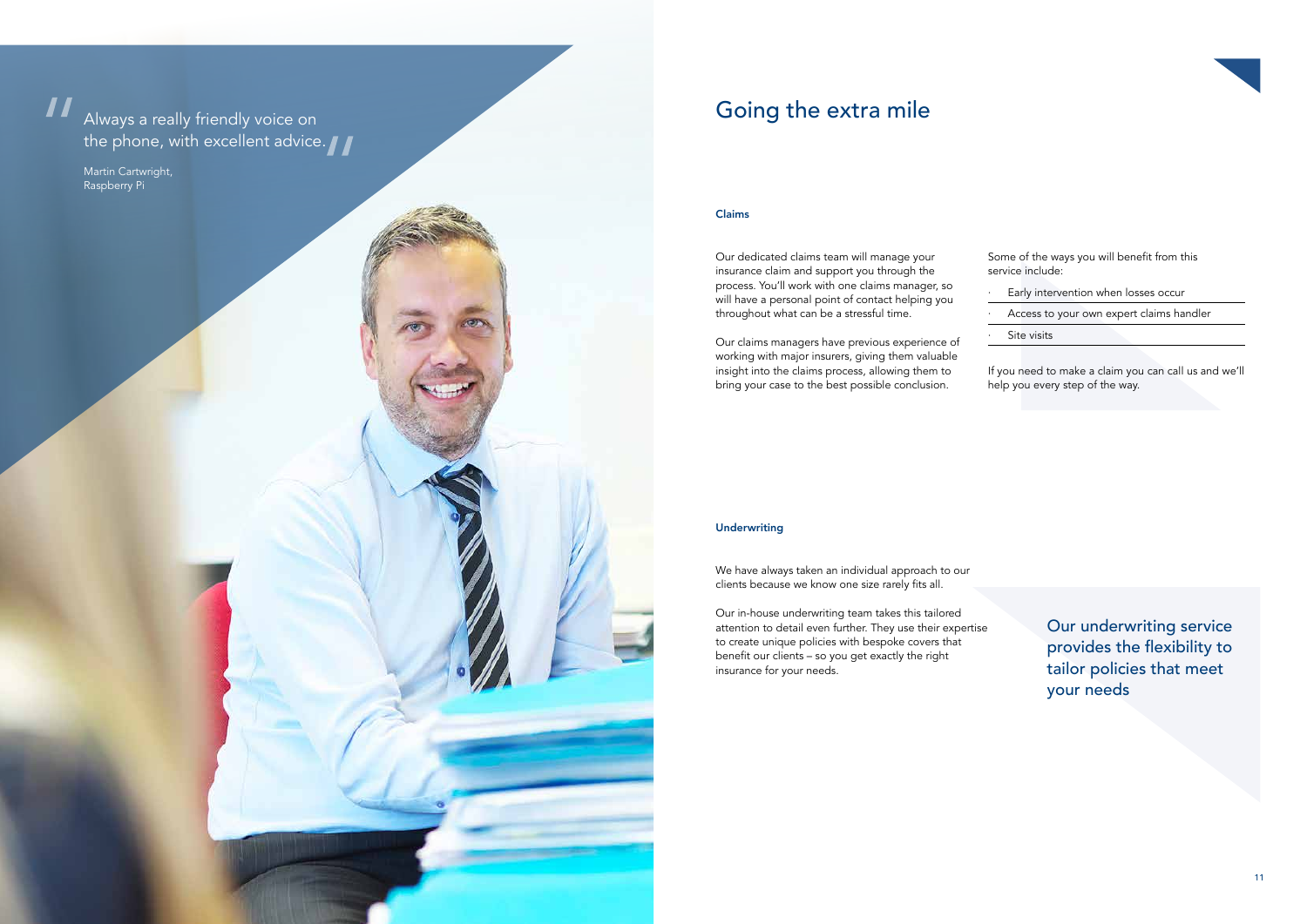

Many of our corporate clients become private clients and vice versa. We think this says a lot about the level of trust that our expert advisers earn.

We can arrange all types of personal insurance for you, from car and landlord insurance, to specialist cover for high-value homes and boats.

In fact, we know that off-the-shelf products are often unsuitable, so we provide a personal service and tailored solutions. We can arrange independent

> $\boldsymbol{\mathit{II}}$ We're committed to providing outstanding service to all of our clients. We're always looking to go the extra mile.  $\boldsymbol{\mathit{II}}$

valuations and ensure that valuable items, including antiques and fine art, are fully covered.

But it's not just about insurance for your possessions. We can review your health, life and private medical cover to ensure that you and your loved ones have access to the best treatments if the worst happens.

Whatever your requirements, you'll have access to a dedicated contact who can provide ongoing insurance advice and support whenever you need it.

Mark Linehan Head of Private Clients

# Private clients

Our industry awards and accreditations tell everyone what sort of organisation we are, but it is the individual care our clients receive that tells them what sort of people we are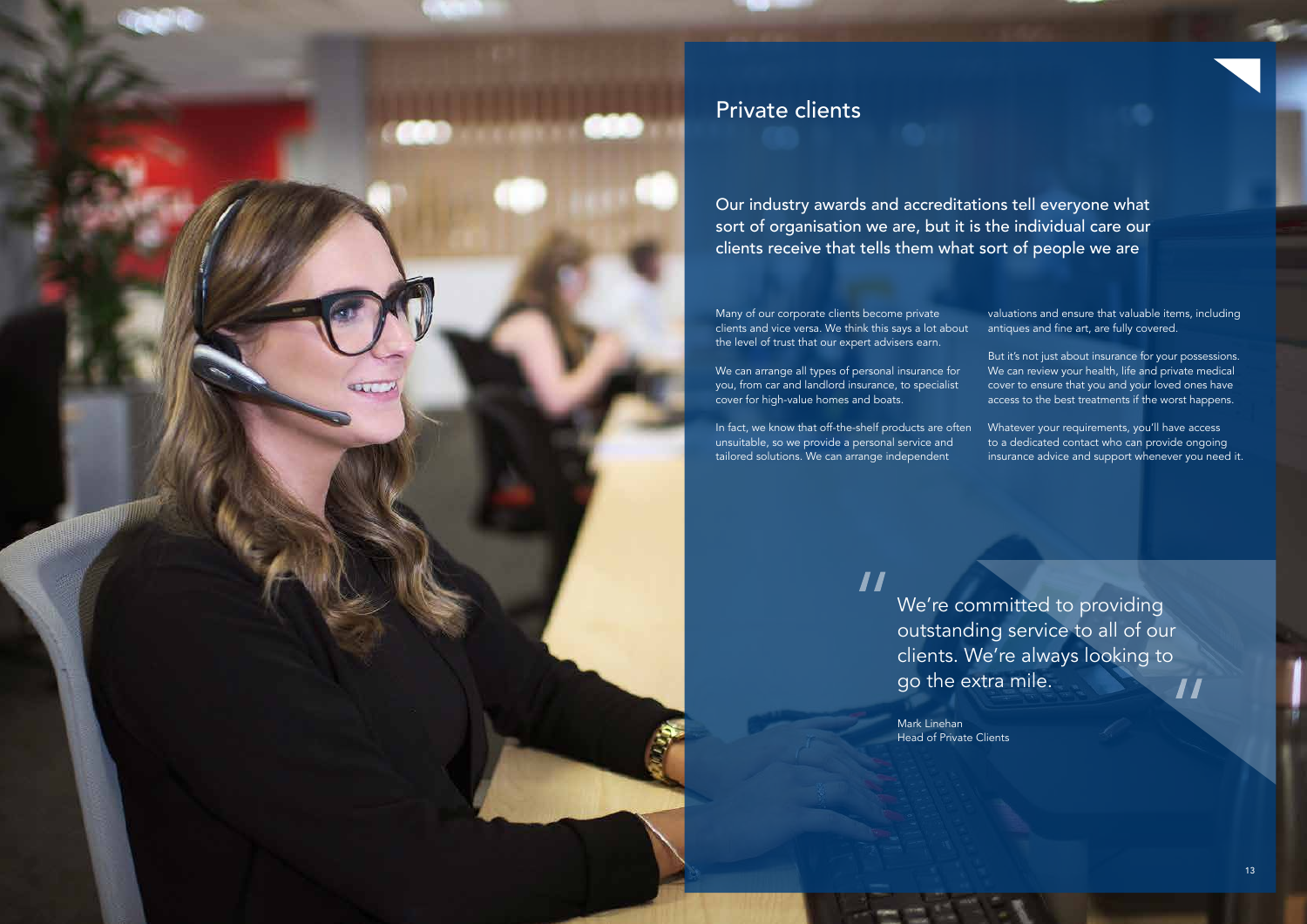We take the time to build strong relationships with clients. They trust and respect what we do.  $\boldsymbol{\mathit{II}}$ 

### For you

# Financial planning

Calum O'Donnell, Senior Financial Adviser

14 www.alanboswell.com alanboswell.com alanboswell.com alanboswell.com alanboswell.com alanboswell.com alanbos

 $\overline{\mathbf{H}}$ 

Employee benefits are an excellent and costeffective way to attract, retain, motivate and reward your workforce.

The Alan Boswell Employee Benefits team provides ongoing support to a range of businesses, from start-ups and small companies, to expanding organisations and multinational corporations.

Whether you need to decipher the vast number of pension options on offer, or are considering taking out group private medical insurance, we can help you create innovative packages tailored to your employees' needs.

## For your business



Financial planning is a fast-moving sector that often seems daunting and unpredictable. Having access to independent financial advice will help you gain clarity and achieve your goals.

For more than two decades, our team of expert consultants have combined their experience with their understanding of our clients' situations to provide straightforward, jargon-free recommendations.

- We can provide guidance on a diverse array of topics, including investments, savings, pensions, life insurance, private medical insurance, income protection, long-term care and critical illness cover.
- We also take pride in the fact that our fees and processes are completely transparent, so there are no surprises along the way.

| We can provide advice on a range<br>of subjects, including: |  |
|-------------------------------------------------------------|--|
| Savings & investments                                       |  |
| Pensions & retirement planning                              |  |
| Tax-efficient investments                                   |  |
| Life insurance                                              |  |
| Private medical insurance                                   |  |
| Critical illness cover                                      |  |
| Workplace pensions                                          |  |
| Death in service schemes                                    |  |
| Group income protection                                     |  |
| Group medical insurance                                     |  |
| Key person cover                                            |  |